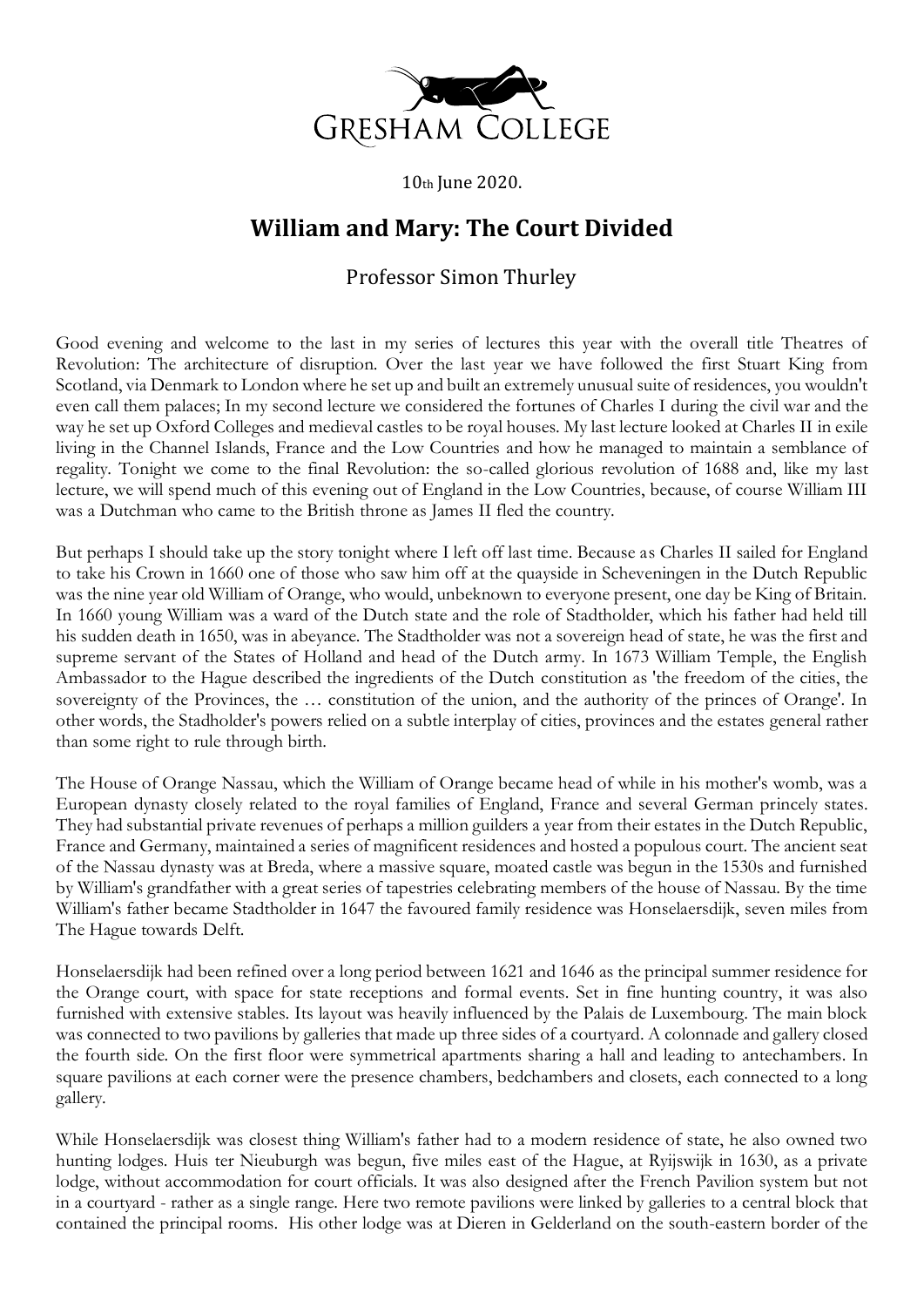excellent hunting grounds of the Veluwe. This was also inherited by William from his father who had purchased it in 1647. In the first part of his reign as Stadholder William spent as much as ten weeks a year here hunting far and wide.

In 1645 William's grandmother had begun Huis ten Bosch (literally House in the Wood) as her dower house. Right beside the Hague, this was designed by Pieter Post, the Stadtholder's official architect, with the assistance of Jacob van Campen who was the chief exponent of Dutch Classical architecture. The house was a square villa with a central domed hall that became a celebration of the Orange family in the way that the Banqueting House at Whitehall was a celebration of the Stuarts. Around the central hall were two sets of apartments each comprising an ante-room, used as a presence chamber with a canopy of state, this led to a bedchamber with a bed of state behind a balustrade, beyond was a large private closet, a smaller closet and a dressing room. Above, on the second floor, was an identical arrangement.

In 1668 William turned eighteen and his minority came to an end. He inherited his estates, their income, and all these residences, apart from Huis ten Bosch in which his grandmother still lived, and which came to him in 1686. At the same time, he entered political life starting to attend meetings of the Council of State as an ordinary member. While William was a rich man, he was also owed considerable sums by the Stuarts who his family had loyally supported during the Civil War and interregnum. It was to reclaim these funds that William accepted an invitation from his uncle, Charles II, in 1670 to travel to England. The twenty-year-old prince arrived at Whitehall in November and was given specially fitted up lodgings in the Cockpit. He remained at the English court until the end of February 1671 being entertained in the most lavish style. He visited Windsor Castle, Oxford and Cambridge, he went to the races at Newmarket, was dined by the Lord Mayor of London and spent many nights at the king's table. On the whole he made a good impression, though he was thought to be a bit dour and reserved. The king encouraged him to get drunk one evening, but William could not hold his drink and ended up smashing the windows of the Maids of Honour's lodgings.

William had no idea that his duplicitous uncle had concluded a secret treaty with France and that he would declare war on the United Provinces the following year. In 1672, as the English led an attack by sea, Louis XIV's armies poured over the border into the Spanish Netherlands and pressed on towards the United Provinces. The Dutch were hopelessly unprepared, and their army collapsed like a deflating balloon; in July 1672 Louis XIV made a triumphal entry into Utrecht. William was now their only hope and, by popular acclaim, was made Captain General of the Dutch army and Stadholder. The situation was catastrophic; described by the English poet, Andrew Marvell, as 'an earthquake, a hurricane and the deluge'. It was not only William's family name that made him first the leader and then the hero of the Dutch fightback, he quickly proved himself to be a talent on campaign and in the council chamber. Nevertheless, his struggle against France would continue for the rest of his life - becoming almost the reason for it.

Peace was concluded with England in early 1674 and a few months later William bought a farmhouse, Huis Soestdijk in the province of Utrecht. While this was certainly to provide new hunting grounds, it was also to establish a seat in the west of the country where the Oranges had little presence. In 1670 William had appointed as his personal architect Maurits Post, the 25-year-old son of the former Stadtholder's architect Pieter Post. Post extended the original farmhouse adding two wings for William and a future consort; unusually, the main rooms were on the ground floor approached, not by a grand staircase, but by a common entrance hall. The consort's side had only an antechamber, a bedchamber and a gallery; William's side had an additional room – a dining room. The exterior was extremely plain and restrained but inside the house was densely decorated with contemporary paintings. Hondecoeter painted two grand hunting still-lifes set in arched niches in the entrance hall. The orange tree in the large garden vase alludes to the House of Orange. The park is populated by all kinds of birds, including peacocks and a turkey.

Although William had inherited fine gardens laid out by his grandfather, at Soestdijk he was to create his own. Gardening became, with hunting, his greatest passion, and Soestdijk was his first experiment, undertaken with the collaboration of Hans Willem Bentinck, his closest friend and fellow gardening fanatic. The house was flanked by two compartments containing a pair of parterres each with a great statue in the middle. The parterres were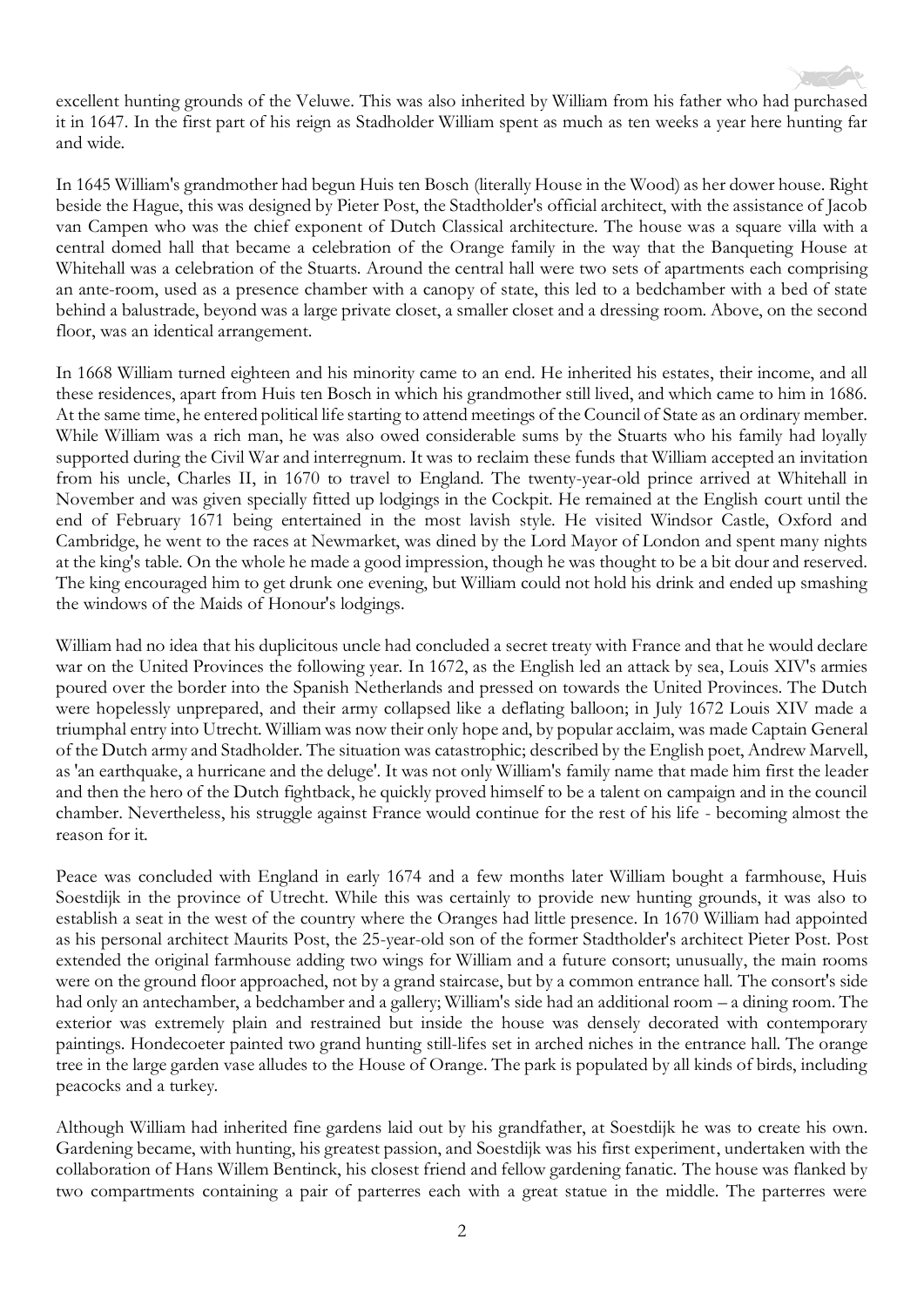bounded by orchards of dwarf fruit trees planted in rows. Great avenues thrust their way out from this inner core penetrating the parkland where deer roamed free.

As well as architecture and gardening, a more peaceful life caused William to think about matrimony. Despite England's double dealing it was clear to him that a marriage with Mary Stuart, Charles II niece, and the Duke of York's eldest daughter would potentially secure him the British throne. Meanwhile Charles II saw the benefits of marrying her to William, cementing his shaky Protestant credentials at home without, he believed, destroying his relationship with France. Before William made his move, he made detailed enquiries into what Mary was like, he had enough trouble in his life, he told the English Ambassador at the Hague, without a wife who might add to it. Fully satisfied with what he heard; William made his way to England in October 1677 to discuss a possible marriage. Now he was head of state and his arrival demanded considerable expense and meticulous planning.

The Stadholder was received by Charles II at Newmarket where he was accommodated in the Duke of Ormond's house and furnished with a retinue of fifty English attendants who joined forty of his own. At Whitehall the Duke of York vacated his lodgings on the waterside at the end of the matted gallery in preparation for William's arrival. The wardrobe refurnished the apartments and hired in new furniture including four large tables set up to feed William's entourage twice a day. Mary's lodgings were at St. James's and it was there that her father told her that she was to marry William in just a few days' time. They married on William's 27th birthday at nine in the evening in Mary's bedroom at St. James's and, after the blessing, she was undressed and taken to her bed. When William was safely tucked in beside her, the king drew the curtains crying 'Now nephew to your work! Hey! St. George for England!' and the couple were left to get to know each other.

William and Mary arrived in Holland in terrible weather after a ghastly crossing; they made straight for Honselaersdijk where Mary and her ladies were escorted to her apartment. What expectations the tall, dark and vivacious fifteen-year-old had is not known. But she was probably pleasantly surprised by the elegant and symmetrical house with its beautiful gardens and well-ordered and compact lodgings. Only the year before, writing to her friend and confidant Frances Apsley, she reflected on what happiness was, and mused 'I could live and be content with a cottage in the country and a cow, a stiff petticoat and waistcoat in the summer, and cloth in winter; a little garden to live upon the fruit & herbs it yields'. Honselaersdijk and her husband's hunting lodges may have fulfilled that fantasy. They were everything her homes at St. James's and Richmond were not. They were domestic, comfortable, modern and clean.

Mary had five days to explore her new home and prepare for her formal entry to the Hague. This was conducted with great splendour by the Estates General and included the obligatory triumphal arches, under which Mary's carriage passed, crushing beneath its wheels the sweet herbs strewn by 24 young virgins. She arrived at the Binnenhof, the official residence of the Stadtholder and seat of government, in English terms, the equivalent to Whitehall and Westminster. Although it belonged to the States of Holland it housed the Stadholder's quarters: a long range containing two suites of apartments one above the other for the Stadholder and his consort. They had been extended and redecorated in 1632-4 and within months of his marriage he had them extended again.

The Stadholder's lodgings were on two floors linked by a large stair that gave access to both. The first room was for the guards and, after an anteroom, there was the so-called great room, that led to a drawing room. Beyond this came William's new rooms, the most important of which was a state bedchamber containing an alcove for a state bed. Beyond a small cabinet was a long gallery at the end of which was a large room called, in the 18th century, the music room. The ceiling of Mary's bedroom, beautifully painted with representations of morning and evening, is all that survives, now in the Rijksmuseum. Although he was brought up in the Binnenhof, William did not like living there, he hated the crowds of suitors; only the theatre would hold him there longer than a few days: he ordered the conversion of the old riding school into a theatre and engaged players from France Italy and Flanders to perform.

The marriage treaty allowed Mary  $f_1(4,000)$  a year, a residence in the Hauge, another in the country and freedom to practice as an Anglican. It was this last provision that, from an English point of view, was vital as Mary, who was second in line to the throne, had to be protected from becoming contaminated by Dutch Calvinism. To safeguard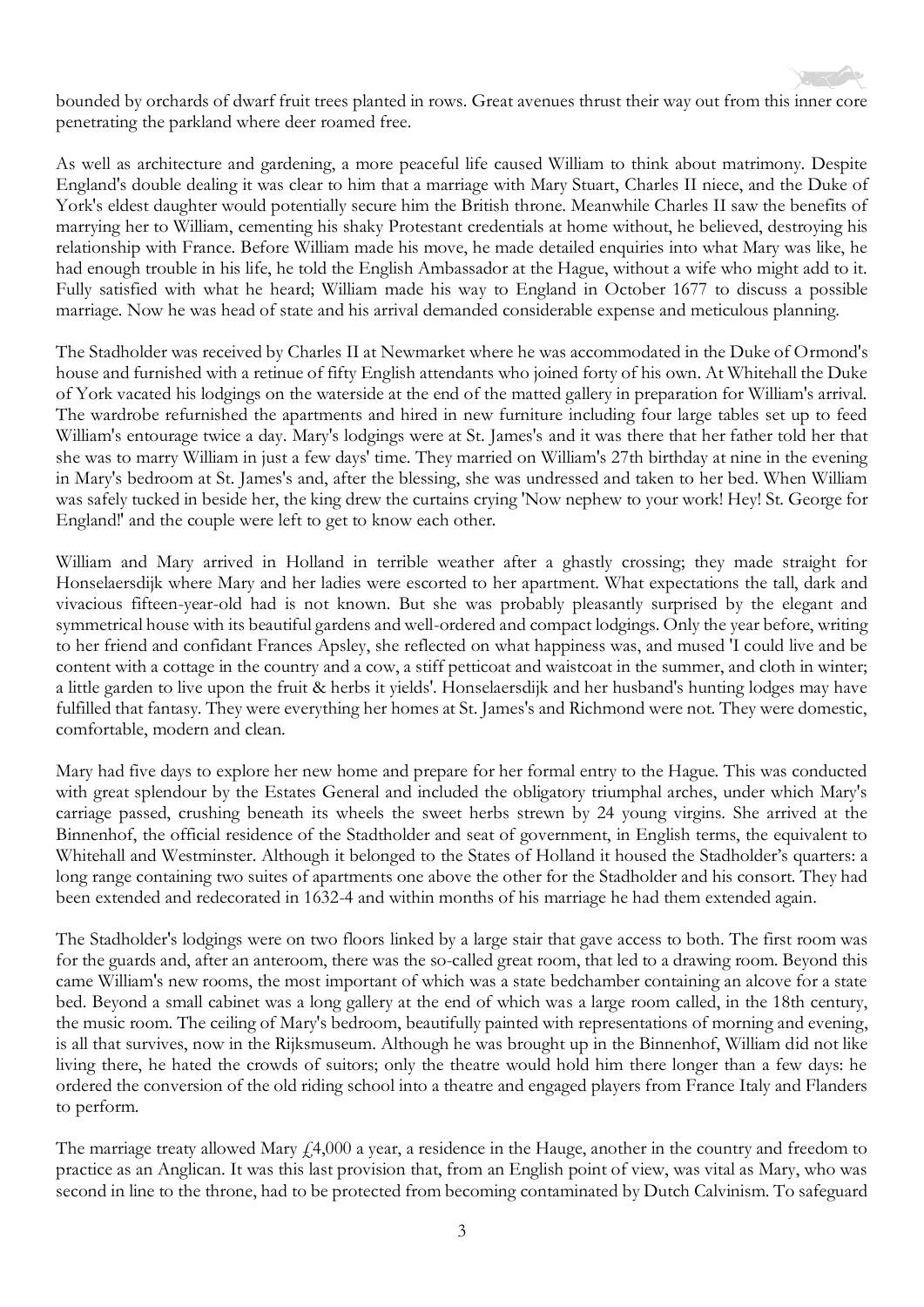her, the Bishop of London appointed George Hooper, one of the archbishop's chaplains, to be her almoner. When he arrived in the Dutch Republic, soon after Mary, and he found that none of William's houses had private chapels and that, because his residences were so small there was no space to put one near Mary's lodgings. At the Binnenhof Mary vacated her dining room and it was fitted up with a communion table raised up on two steps and a chair for her near it. William, who had been brought up to be a strict Calvinist, was disparaging about the little closet, but Mary diligently said her prayers there every day.

William's household had thirteen noblemen in attendance, twenty-four household officials, twenty-six footmen in green liveries, twenty-two pages dressed in blue satin, crimson and gold, thirty-two manservants, twenty-seven swiss guards in blue cloaks, three chambermaids and fifteen in the kitchens. Mary's household was another forty people mainly comprising her English attendants, in all the combined household was some 200 people, small compared with the English royal household of around 900, but large even for a great nobleman. The Stadholder's household were well cared for and used the Prince's own physicians and were fed at his tables. At Honselaersdijk and Rijswijk there were extensive kitchen gardens and ice houses producing and storing fresh fruit and vegetables for the court.

Like all seventeenth century princes William was obsessed with hunting and kept a large stable, packs of hounds, and a substantial hunting establishment. Although his hunting lodge at Dieren was sufficient for a bachelor, it was no place for the married Stadtholder and in 1678 William ordered that it be extended. In the early 1680s William and Mary spent quite a bit of time there, and at Soestdijk, retreating with a very small company. While William hunted the queen arranged her Chinese porcelain, did needlework with her ladies and tended the gardens. Mary seems to have been seized by the beauty of the Dutch countryside soon after arriving in Holland and quickly acquired an interest in botany and garden design. At Honselaersdijk an orangery was built, and she received each week flowers in season for her apartments. At Dieren, where there had been no garden, new walks, fountains, grottoes and arbours were laid out for Mary to enjoy while William was hunting.

Mary had an intense sense of her regality which was reinforced by the terms of her marriage which insisted that she be treated with all the honour that she was used to in England. One consequence of this was that William was the only one of sufficient rank to dine with her. As William had previously had an open table with eight or ten companions, the newlyweds at first ate separately, Mary in stiff formality and William with his friends. Then a compromise was reached: William kept a table in the middle of the day and in the evening, he retired to dine with Mary banning political or military conversation and joking and laughing with his wife. Their relationship was unusually intimate for people of their rank, they even slept in the same bed.

Mary's sense of status prevented her forming intimate friendships with the ladies of the Dutch Republic and so passed time in her houses and gardens playing cards, doing needlework, enjoying music, reading and at her prayers. Like many a bored millionaire she was a shopaholic and spent recklessly on luxury goods often leading, and sometimes making, the fashion. In theory her dowry was  $\dot{\gamma}$  4,000 a year but William frequently had to top this up. In the Royal Library at Windsor Castle one of her account books details what she spent on everything from jewellery, through gloves and fans to Chinese porcelain. In a marginal note in 1688 she wrote that she hoped William would 'forgive the debts I have made, if God gives me life I shall pay them, as fast as I can, if not I hope the prince will let none be wronged by my follies'. Despite her profligacy anxiety Mary had an extremely happy life noting on her return to England that she 'had no small reason to doubt if ever I should be so happy in my own country'.

The death of Charles II and the accession of James in February 1685 was completely unexpected and, William and Mary suddenly became next in line to the British throne. Soon a stream of visitors came from England, both those opposing the rule of James II and those sent by James hoping to win support. Now, acutely conscious of their new status, William embarked on an aggrandisement of both his court and residences. Mary had always retained a sense of her regality but this markedly increased after Charles II death; it was noted that now she was served at table by kneeling pages.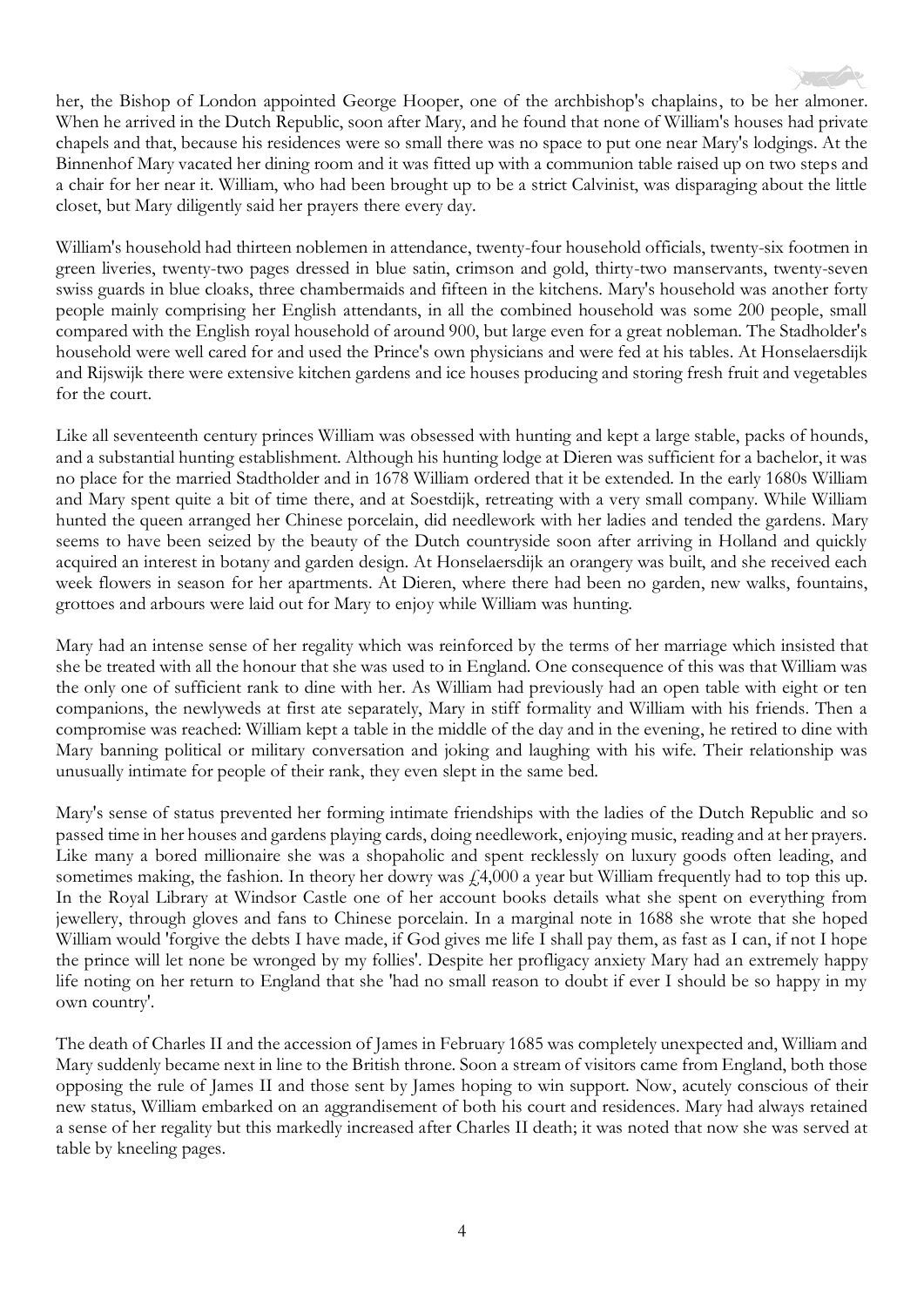William and Mary's elevation almost exactly coincided with an influx of architectural talent to their court. Maurits Post, the Stadholder's architect, had died in 1677 and was succeeded by a man of lesser capability, Johan van Swieten. Other than the construction of an orangery at Honselaersdijk no major commissions came his way and his annual salary of just six hundred guilders a year suggests that he was responsible mainly for minor works and maintenance. The important work of new design was passed to the former sculptor turned architect, Jacob Roman, who first was paid for design work in the Stadtholder's accounts in 1684. Five years later, when William was King, Roman was to inherit the post of Stadtholder's architect, at an increased salary of a thousand florins a year, but before that, he already had won William and Mary's confidence and become their principal architectural designer. In 1685 Louis XIV revoked the Edict of Nantes which had given protection to French Protestants (Huguenots). In the resulting exodus of refugees entering holland was the astonishingly talented and versatile 24-year-old designer Daniel Marot who quickly came to the notice of William and Mary. By 1686 he was so integrated into their architectural projects that he was calling himself 'architect to his highness', although he never occupied the position. Before Marot, work of Dutch architects, like those in England, was confined to the architectural shell of a building and patrons, with their upholsterers and suppliers, decorated interiors to their taste. Marot took control of the whole appearance of William and Mary's houses, gardens and court festivities, integrating architecture, furnishing and planting.

From the mid-1680s, the team of Roman and Marot began to transform the setting of the Stadtholder's court. This can be seen most vividly in an engraving Marot made of a party at Huis ten Bosch in 1686. William's grandmother had left the estate to her daughters in 1675 and, for a decade, they had struggled to maintain the house and gardens. In 1686 William was finally able to persuade them to sell it to him for 10,000 guilders. Mary immediately commissioned Marot to redecorate their apartments and, in December that year, threw a tremendous ball in honour of William. Although he was unable to attend, amongst the guests was the Prince of Brandenburg and numerous ambassadors. Marot took control of the event and his engraving shows the Oranjezaal with a ceiling newly painted by him and the princesses royal crowns prominently displayed above each door. He also redecorated William and Mary's apartments re-hanging the walls with silk, painting two ceilings and re-displaying Mary's porcelain collection.

By this stage Roman and Marot were collaborating on a new venture, a hunting box or Lusthof (literally pleasure house) in the Veluwe not far from Dieren called Huis Het Loo. The medieval castle there was purchased in 1684 and William seems to have approached Louis XIV's Académie Royale de l'Architecture for preliminary designs, probably in late 1684, but if plans were sent it is unlikely that they had much influence as Het Loo is entirely within the pre-existing traditions of stately architecture in the Dutch Republic. The work was tendered in April 1685 and the date on the front of the central block is 1686. The house, which was built on a new site, was essentially a Palladian villa like the Villa Thiene. The main block was square and quadrant colonnades linked it to flanking service blocks. It was built around a central hall and stair leading up to a first-floor hall either side of which were two identical three-room apartments - neat, symmetrical and compact. Similar in plan to any number of contemporary small French country houses, it was, in many ways, rather old fashioned.

The biggest changes after 1685 took place at the ancient Nassau seat of Breda. Here William fashioned the only residence that the contemporary English might call a palace. An English visitor went so far as to say that it was equal to Windsor, though smaller. It, with Honselaarsdijk, was the only residence to possess a throne room and after 1685 a complete suite of royal apartments in the English style. Off a great hall there were three ante rooms before a presence chamber with a throne. Beyond this were the state bedchamber, a cabinet and a dressing room. Beyond the backstairs there were more private lodgings. William furnished the castle with dynastic portraits and antique tapestries There were a suite of tapestries woven by Frederick Hendrick representing members of the house of Nassau, William commissioned three more showing himself and Mary. emphasising his lineage and creating the effect of an ancient family home.

So these were the places in which William and Mary lived in the Dutch Republic. Their houses were prefect jewels, set in beautiful gardens. Sparsely, but richly furnished their neat, compact apartments were clean and well ordered. There was no machinery of state, no rules of etiquette, no fawning court, there was no hungry heir: in short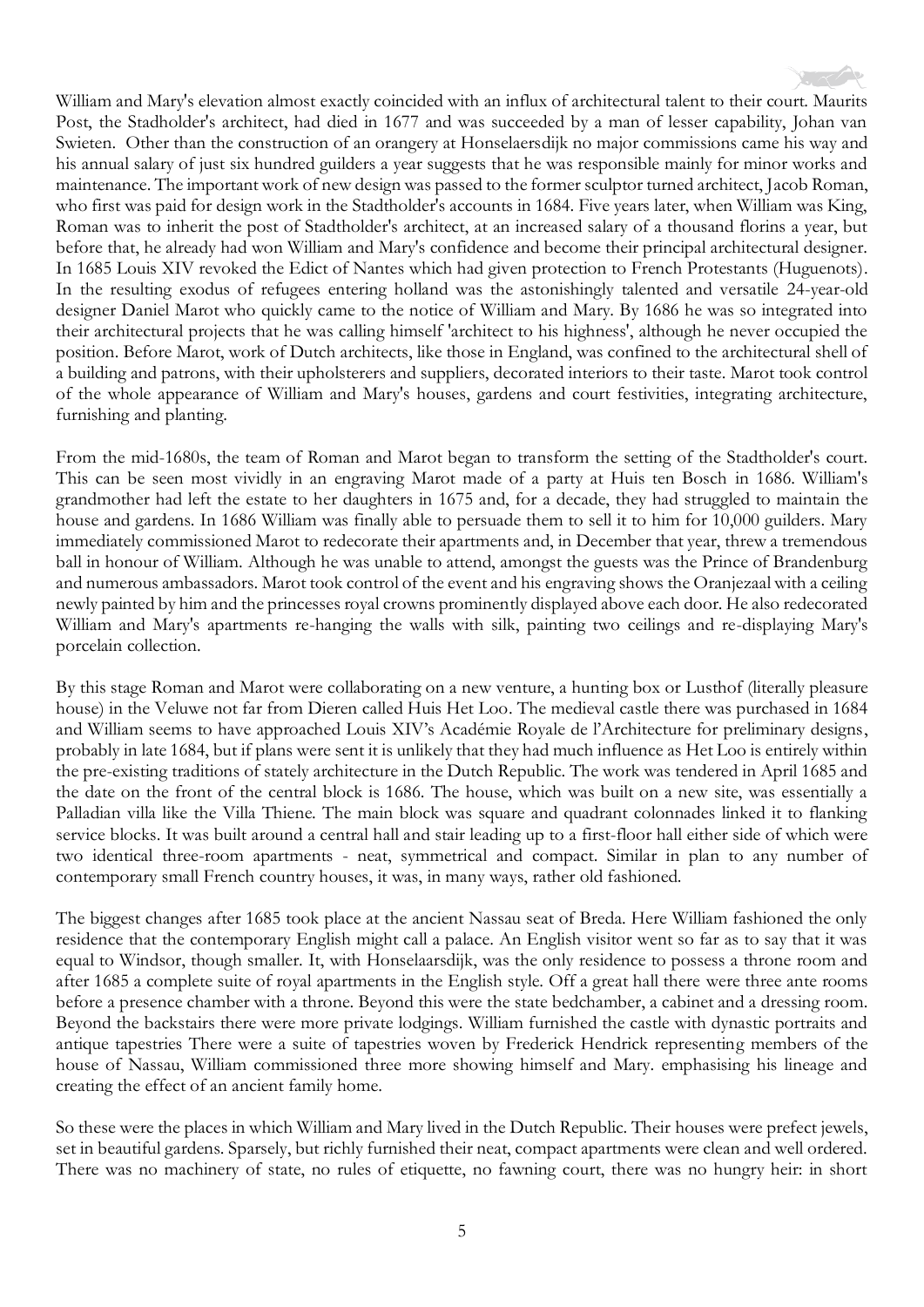

William and Mary enjoyed considerable domestic freedom and while William was not away fighting the French, they made the most of their domestic existence together.

Unlike King James I who came to London ignorant of the workings of the English Court Mary had been born there and William had made three substantial visits; yet neither were much enamoured by what they found when they took up residence in London in 1688. The queen privately expressed her dismay at what she regarded as the vanities of court ceremonial, particularly as it concerned her coronation and ritual in the chapel royal. But more generally they had designed their lives in Holland to be informal, comfortable and free from free from restricting etiquette. Mary regarded their move to England as a 'loss of liberty'.

But William well knew the power of spectacle, pageantry and show and his first few months in England demonstrated that he was a master of it. He entered Exeter at the head of an army, kettledrums beating, trumpets blaring, hautbois blowing, with 200 black troops from Surinam with white feathers in their caps, 200 Laplanders in black armour, hundreds of cavalry with jangling harness, thousands of flags including a huge pennant flying above William's head 'GOD AND THE PROTESTANT RELIGION', and in the midst of it all surrounded by fifty gentlemen and pages was the Prince of Orange. Each step of the way William took every opportunity to meet the monarchical expectations of both the people and the political class.

Whatever William's personal feelings were about the formality and ceremony of the English Court he knew he had to adopt it, first because he had to demonstrate his legitimacy, and royal power in England was inextricably bound up with the ability to play the part of sovereign. But he also wanted to persuade his new subjects to back his war with France and the best way to do that was to be the magnificent monarch they expected. William's court was different from that of his predecessors, not because he was shy, boorish or Dutch, but because it was a court with a unique dual dynamic and one in which the king had regular and frequent absences abroad. As a result, court ceremonial was episodic, marked by his regular departure in early summer and return in the autumn. As William left London political and fashionable society left for the country while Mary held court at Whitehall sustaining a degree of formal activity through the summer.

Despite the king's opponents complaining that England was now over-run with Dutchmen the reality was that William kept his two administrations entirely separate and a tiny number of Dutch gained political posts in England. Six went to the House of Lords, one onto the Privy Council but otherwise the entire political establishment was English. At court, the key posts went to men who had served William in the Netherlands. Most important was the groom of the stool, head of the king's bedchamber, Hans Willem Bentinck, who had served William since being taken on as a page in 1664 aged 14. Bentinck went on to become earl of Portland and the only Dutchman to sit on the Privy Council. His brother in law, Edward Villiers, Mary's master of the horse in Holland, became the earl of Jersey and Lord Chamberlain and William's second cousin, Hendrick van Nassau-Ouwerkerk, became Master of Horse. These appointments ensured that William was surrounded by close friends while the complexities of English Politics remained with the English Privy Council.

The rest of the court, some thousand posts, went to Englishmen. In 1688-9 William oversaw the re-assemblage of a court on the scale of Charles II, undoing the reforms of James II that had slashed numbers. William also ruled that he would adopt the court regulations established by Charles II thus populating the outer rooms and service areas of royal palaces with people who were geared to the smooth functioning of public ceremonial. Some of this was intensely traditional such as the chapters of the Order of the Garter and Garter feasts held at Windsor. Some of the feasts were huge, the most magnificent, the installation of the earl of Portland involved the consumption of 3 oxen, 18 calves, 25 sheep and vast quantities of poultry.

The most important new ceremonies were the leave-taking and welcoming audiences that framed William's annual travels. In either June or July, the king would receive delegations from the City, the church and the judiciary as well as the aristocracy and gentry to bid him bon voyage. On his return, normally in early October, he would receive a ceremonial welcome lasting several days; very large numbers attended these as they signalled the start of the winter court season. Soon after his return was the City of London Mayor Making that included a great water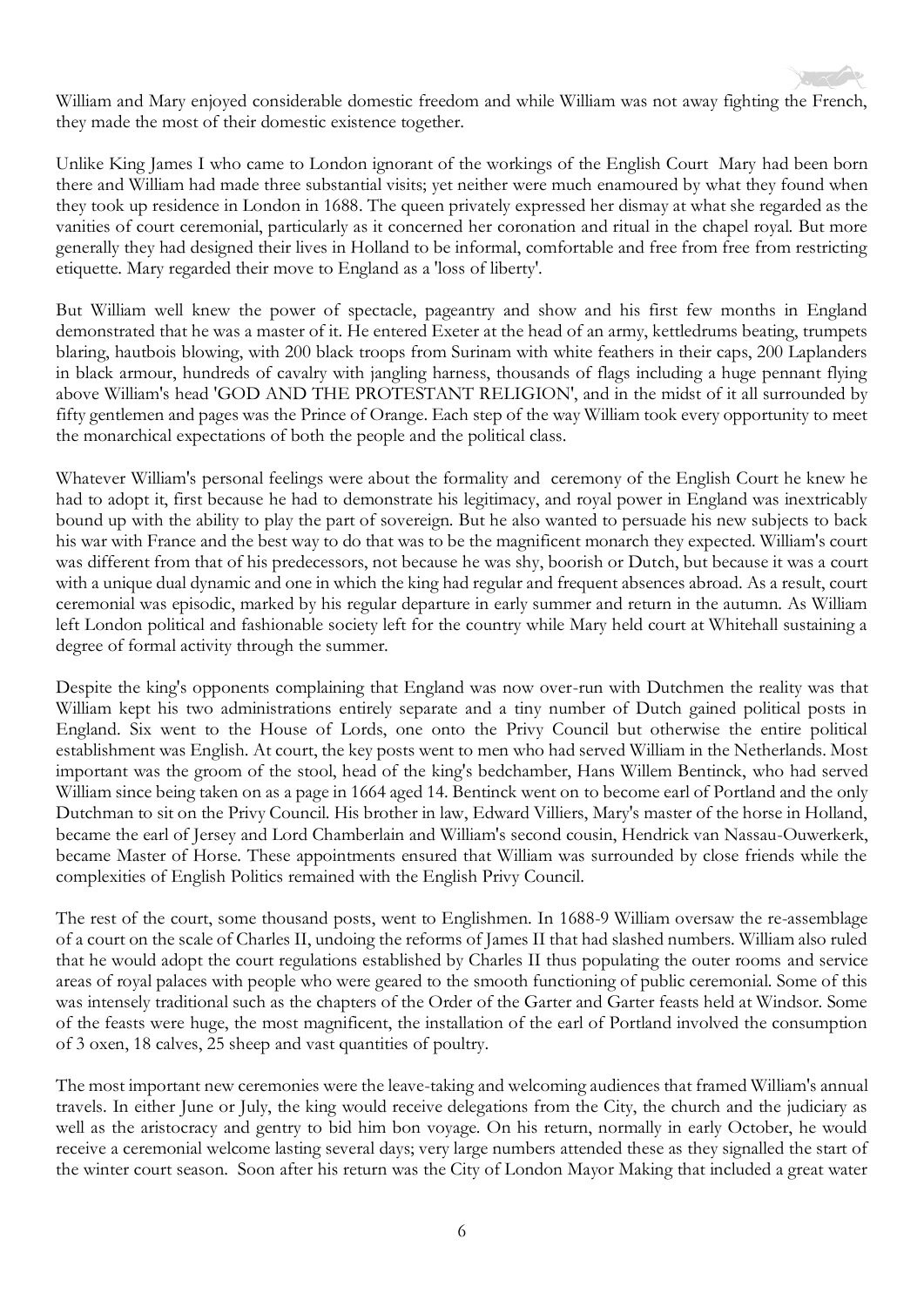pageant; William and Mary watched from the Whitehall balcony surrounded by courtiers after receiving the civic party in their apartments.

The traditional court celebration of November 5th acquired extra meaning as it was also the day that William landed in 1688. The king's birthday was on the 14th and so the celebrations were doubled, there was normally a concert and a ball and sometimes dining in public and fireworks; before 1689 these were at held Whitehall but at the end of the reign at Kensington. On this day London was en fete, the shops were closed, church bells rang, and ordinance at The Tower was discharged. In February was Princess Anne's birthday and, after 1694, this was celebrated with balls, normally held at St. James's. In the summer William would sometimes give concerts in the gardens or gallery at Kensington attended by large numbers of courtiers. William and Mary also loved the theatre; Mary would go publicly in Covent Garden, but William enjoyed plays at court and commissioned a theatre to be built in the great hall at Hampton Court. William and Mary, in fact, presided over the most expensive court of any of the Stuart monarchs and, in due course, were to spend more on court architecture too.

In 1689 William found himself at Whitehall; a vast rambling, overpopulated urban residence lying low beside a polluted river and surrounded by hundreds of belching chimneys. This was not the place for a man who loved small houses in the countryside and suffered badly from asthma. Within days William and Mary had moved out of Westminster to Hampton Court. Mary, of course, knew the palace from her childhood but her memories, if they had been fond, were deceptive: she wrote to a Dutch friend, 'At the moment I am in the country in a place which has been badly neglected, it is about four miles from London but lacks many of the commodities of Dieren (although the house has four or five hundred rooms)'. William 'found the air of Hampton Court agreed so well with him, that he resolved to live the greatest part of the year there; but that palace was so very old built and so irregular, that a design was formed of raising new buildings there for the king's and queen's apartments'. The bed of state which had been at Windsor, the official summer residence of Charles and James, was moved to Hampton Court, and Wren was commissioned to come up with a design.

William, melancholic, homesick, and ill was eager to move in as quickly as possible and orders were given for the court to remove from Whitehall to Hampton Court. The decision was met with horror. Keeping the court out of London was bad for the city's economy and dreadful for the sanity of his ministers, all of whom lived in or near Westminster. So the king was persuaded to look for somewhere closer to Whitehall and quickly settled on the 2nd earl of Nottingham's house in Kensington. Just a month after their coronation William bought it, and its surrounding grounds for £20,000. The Jacobean mansion was no more suitable for William and Mary than Tudor Hampton Court and Wren received a second commission from his new masters to modernise and extend Kensington House. Meanwhile the King and queen rented Holland House in Kensington from where Mary urged on both projects.

It was in this way that King William, in a matter of months of his accession, redrew a centuries old pattern of royal habitation. Whitehall was now the centre of the national bureaucracy; Kensington was to be William and Mary's normal town residence and Hampton Court the palace of state. This arrangement replicated their pattern of existence in Dutch Republic: Whitehall was equivalent to the Binnenhof, a little liked official urban residence; Huis ten Bosch and Kensington the suburban residences close to the capital and Hampton Court the treasure house of state more like Honselaersdijk or Het Loo.

In 1689 Kensington House was a compact Jacobean villa with a central hall and rooms to either side. The idea was to enlarge it by the addition of four corner pavilions and a long gallery connected to an entrance on the east. The south-east pavilion was the kings, of three stories with attics linked by a privy stair that ran the full height of the building. On the ground floor were his privy lodgings, above, on the principal floor, his bedchamber and two closets and above these on the second floor more closets. The north-east pavilion was to contain the council chamber and the north-west pavilion was for the queen, arranged similarly to the king's pavilion. The south-west pavilion contained a stair leading up to the principal floor. In the old house was a shared presence chamber leading to the King's and Queen's pavilions. These arrangements were extremely modest by English standards; there was a single room of state and the monarchs' lodgings were all designed to be private. Kensington was closely based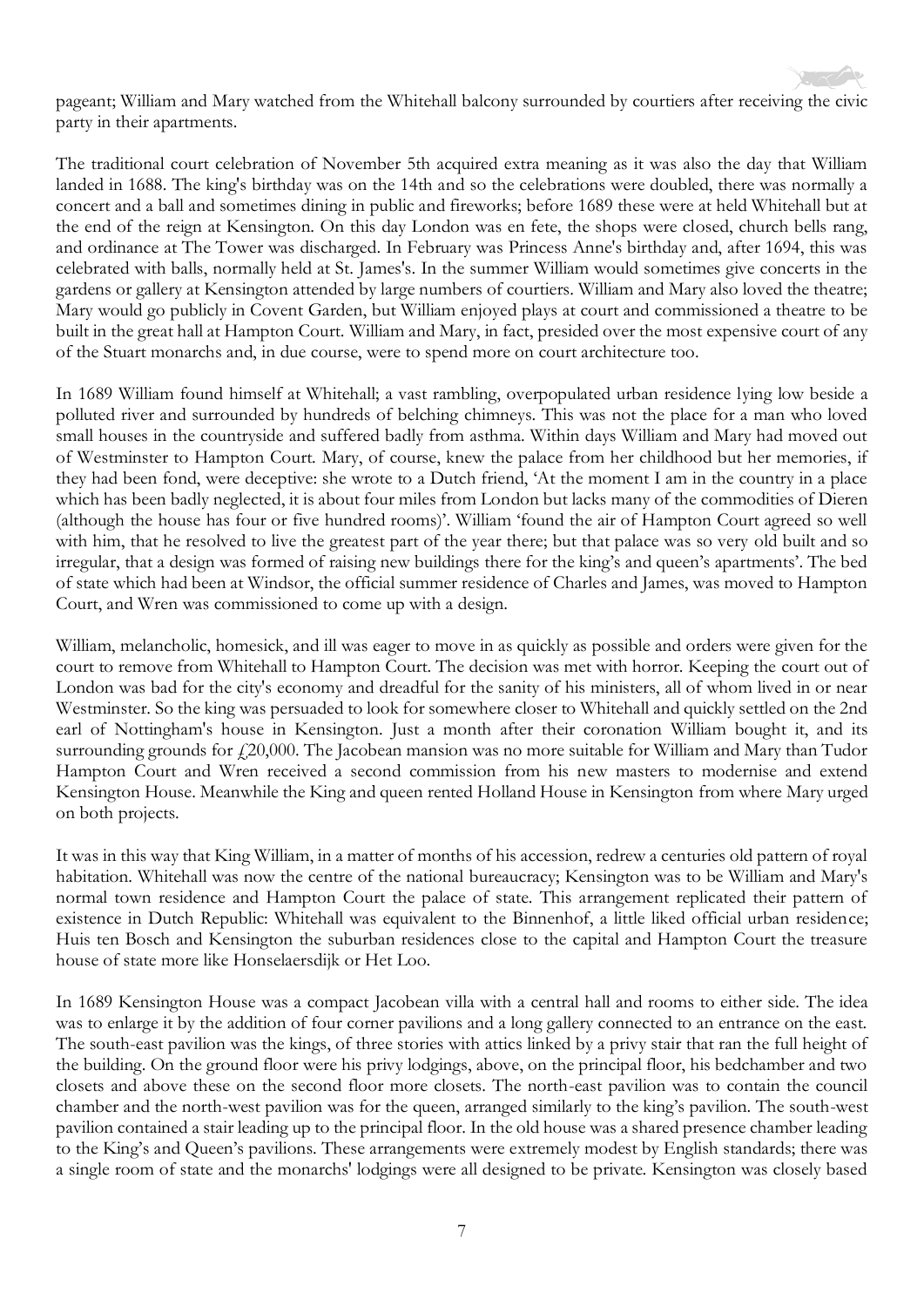

on William and Mary's houses in the Netherlands: Wren had, in fact, designed a residence planned in the Dutch style.

In 1689 Wren, had been Surveyor of the King's Works for 21 years. He had faithfully served both Charles II and James II as a courtier and a Tory, that is to say a supporter of the Church of England and an opponent of the exclusion of Catholic James from the throne. Thus, Wren was deeply implicated with the old regime; his sympathies lay firmly with the expelled James and his hold on the Surveyorship must have been, at best, uncertain. William and Mary's arrival caused a radical redistribution of government and court offices; over half of all court officials lost their posts, almost all replaced by either William's Dutch compatriots or men who could loosely be described as Whig. Wren was neither.

In all this change Mary was the one strand of continuity. The new queen knew how the court worked socially and politically. Her re-establishment of normal Stuart court life was vital in establishing the legitimacy and efficacy of William's reign. So too was the normal and efficient functioning of the Office of Works, including the immediate construction of two palaces and the completion of the Queen's privy lodgings at Whitehall. In the end only two of the personnel of the Office of Works were replaced in the Williamite purge and their head, Sir Christopher, survived. This was probably due to Mary's favour of a die-hard Stuart courtier and her admiration for the now famous architect of St. Paul's. For Mary the completion of the cathedral was a vital part of the spiritual reformation that she believed England badly needed. Wren was central to the cathedral's future, and everyone knew it.

Design work for both Hampton Court and Kensington therefore took place against the background of uncertainty at the Office of Works and Wren's concerted attempt to secure a fruitful and effective modus operandi with his new patrons. Into this mix we know that William and Mary introduced their own architectural advisors. By December 1689 Jacob Roman was already in London and soon afterwards so too was Daniel Marot. These two had led the translation of the Stadholder's architectural image into a kingly one in the Netherlands.

There is no written evidence that Roman's views were sought on either the design of Kensington or Hampton Court, but he understood William and Mary's liking for modest brick-built houses designed on the pavilion principle. It is entirely possible that the final appearance of Kensington owed something to three-way conversations between Queen Mary, Roman and Wren. If its layout was influenced by Roman to reflect the king and queen's domestic preferences, its interiors too reflected their Dutch tastes. The queen's rooms were decorated with 787 pieces of porcelain arranged in the manner of Daniel Marot like the queen's houses in the Netherlands.

Design work for William's houses in Holland and England was undertaken concurrently. Designs and models were prepared wherever William was and were sent back and forth. At Huis de Voorst, built between 1695 and 1700 by William III for Arnold Joost van Keppel (created Lord Albemarle in 1697), a wooden model seems to have been made in England in about 1695 under Jacob Roman's supervision for the approval of William and Lord Albemarle. In December 1700, while William was at Hampton Court, Charles Hopson, his English master joiner, arrived bearing a model he had made of the staircases at Het Loo. But Kensington, as the private residence of William and Mary, may have been singled out for special attention by William and Mary's Dutch design advisors; a point illustrated by the stylistic relationship between Kensington and Het Loo.

Returning to the Dutch Republic as king in 1691 William realised that Het Loo was too small for the entourage that now accompanied him everywhere and ordered that it be re-cast as a royal palace. The design of Kensington was fresh in his mind and, in fact, provided the model. The original quadrant colonnades were removed and, exactly as at Kensington, Roman added two pavilions to the central block at its corners. He then added two further pavilions to link these to the service wings at the front. In plan he had reproduced Kensington, but the effect of gradually receding compartments focussing on the entrance front was more like Winchester or even Versailles in giving it a sense of scale. At the same time the interiors of the new rooms were upgraded. In the first phase Loo had been very much a hunting lodge, its interiors all of painted timber: the ceilings were boarded and painted with simple clouds. The rooms were now given plaster ceilings with deep mouldings of fruit and flowers. Daniel Marot created a suite of remarkable painted and decorated interiors for the new apartments and for the principal rooms in the old building.